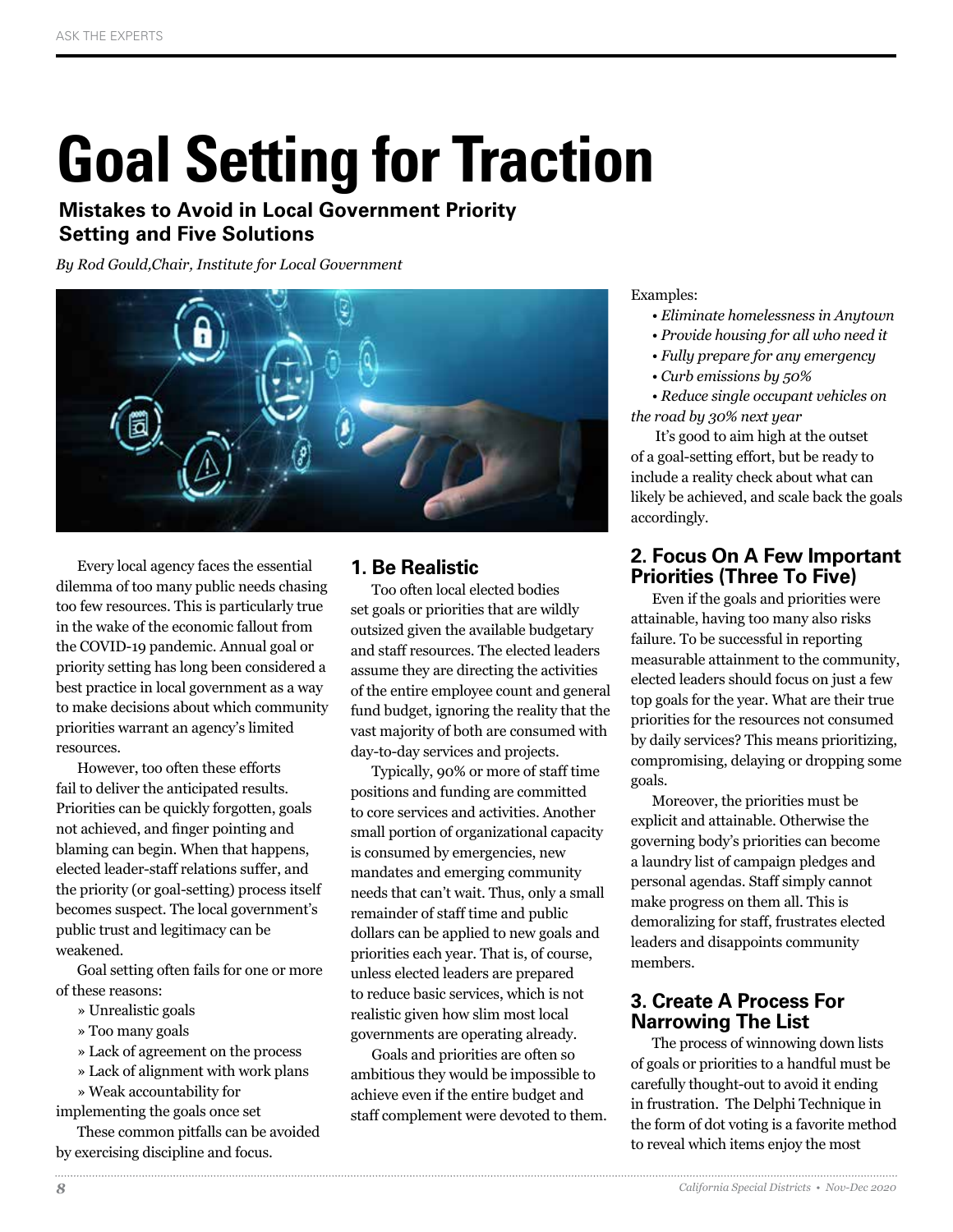governing body support. The rules of engagement need to be stated up front so all know what to expect. For instance, no multiple dots by a single elected official on one goal item, and a majority of the governing body needs to show dots on any given item for it to end up as a "priority" for the year. Sometimes it is useful to have "tier 1" and "tier 2" goals, with the tier 1 being the 3-5 top items for staff and elected official focus for the year, and tier 2 being another 3-5 to pursue as resources permit.

Meaningful goal or priority setting necessitates discipline. It is all too common that the elected body adds new priorities or goals throughout the year to the approved list. If that happens, then the priorities set at the outset can easily be pushed aside, causing failures and frustrations.

Yet local governments are dynamic institutions and things happen during the year that may justify reshuffling the annual goals or priorities. The elected body must understand and mutually agree to add to the existing priority list if previously approved items are delayed or dropped to free up the staff capacity and resources for the new item(s). If something is added to the top of the pile, something must come off the bottom.

When that doesn't happen, it falls to the chief executive to make the call about what his or her staff will spend time on – essentially doing the prioritization him or herself. Intentional and transparent policy-making by elected leaders, with advice from professional staff, is the hallmark of high-functioning public agencies.

## **4. Align Policy Makers' Goals Or Priorities With Administrative And Operational Work Plans**

Effective public organizations use work plans to direct the work of the operating and support departments. After the elected body agrees upon a handful of general goals or priorities for the year, the staff should return to the elected body within a month with concrete actions to implement those goals or priorities. This constitutes the staffs' work plan to operationalize the priorities, and it encourages accountability for implementing the priorities.

It is also how the staff and governing body can ensure they are on the same page with expectations, as well as with budgetary and other resources needed to achieve the priorities. Staff should explain what these discrete actions entail and answer the elected leaders' questions.

This may well involve discussion, negotiation and adjustments of the work plan items until the elected body and management are in alignment – which is critical for success. It is a chance for the elected leaders and senior staff to work as a team in their respective roles and areas of expertise: policy-making consistent with public needs married to effective and efficient implementation and administration.

The work plans then become the road maps that guide the departments beyond the rendering of day-to-day public services. Example:

| <b>GOAL</b>                                   | <b>WORKPLAN</b>                                                         | <b>ACTION STEPS AND TIMELINE</b>                                                                                                                                                                                                                                                 |
|-----------------------------------------------|-------------------------------------------------------------------------|----------------------------------------------------------------------------------------------------------------------------------------------------------------------------------------------------------------------------------------------------------------------------------|
| Reduce single<br>occupant vehicles<br>in town | (1) Open HOV Lane on<br><b>Cumberland Road</b>                          | • Obtain budget augmentation for<br>engineering by date<br>• Carry out design by date<br>• Prepare public information by date<br>• Implement by date                                                                                                                             |
|                                               | (2) Charge for parking in<br>municipal lot except for<br>carpools       | • Ordinance to Council by date<br>• Implementation by date                                                                                                                                                                                                                       |
|                                               | (3) Add protected bike<br>lanes to Main and Central<br>Avenues          | • Design by date<br>• Public information by date<br>• Implementation by date                                                                                                                                                                                                     |
|                                               | 4) 10 minutes headways on<br>major transit routes of city<br>bus system | • Determine major transit routes by date<br>• Conduct cost analysis and<br>implementation factors by date<br>• Report to council by date<br>· Establish implementation date of<br>agreed upon routes, with budget<br>augmentation by date<br>• Create public information by date |

## **5. Results Require Accountability**

The fifth most common failure of local government goal or priority setting is failure to follow-up, make course corrections and ensure accountability.

Priorities must be incorporated into the budget and the work plans of the departments and city manager, county administrator or general manager. Elected leaders should receive quarterly reports at regularly scheduled public meetings on progress made and difficulties faced in meeting the goals or priorities. This includes the opportunity for discussion and allows elected leaders to give direction for adjustments and recalibration as needed.

The chief executive should be collaborating with the department directors between reports to keep things on track and adapt to changing circumstances, while keeping the council or board apprised of significant deviations. At year's end, the staff should prepare and present a report on goal or priority attainment for public discussion at a governing body meeting. Goal attainment ought to figure prominently in the chief executive's performance evaluation as well.

If the agency's management system includes the above steps, staff will be accountable and the council/board will fulfill its proper role of overseeing public agency progress toward agreed-upon goals/priorities. The process is then repeated and becomes the way things are done. The local government gets traction and earns trust and credibility.